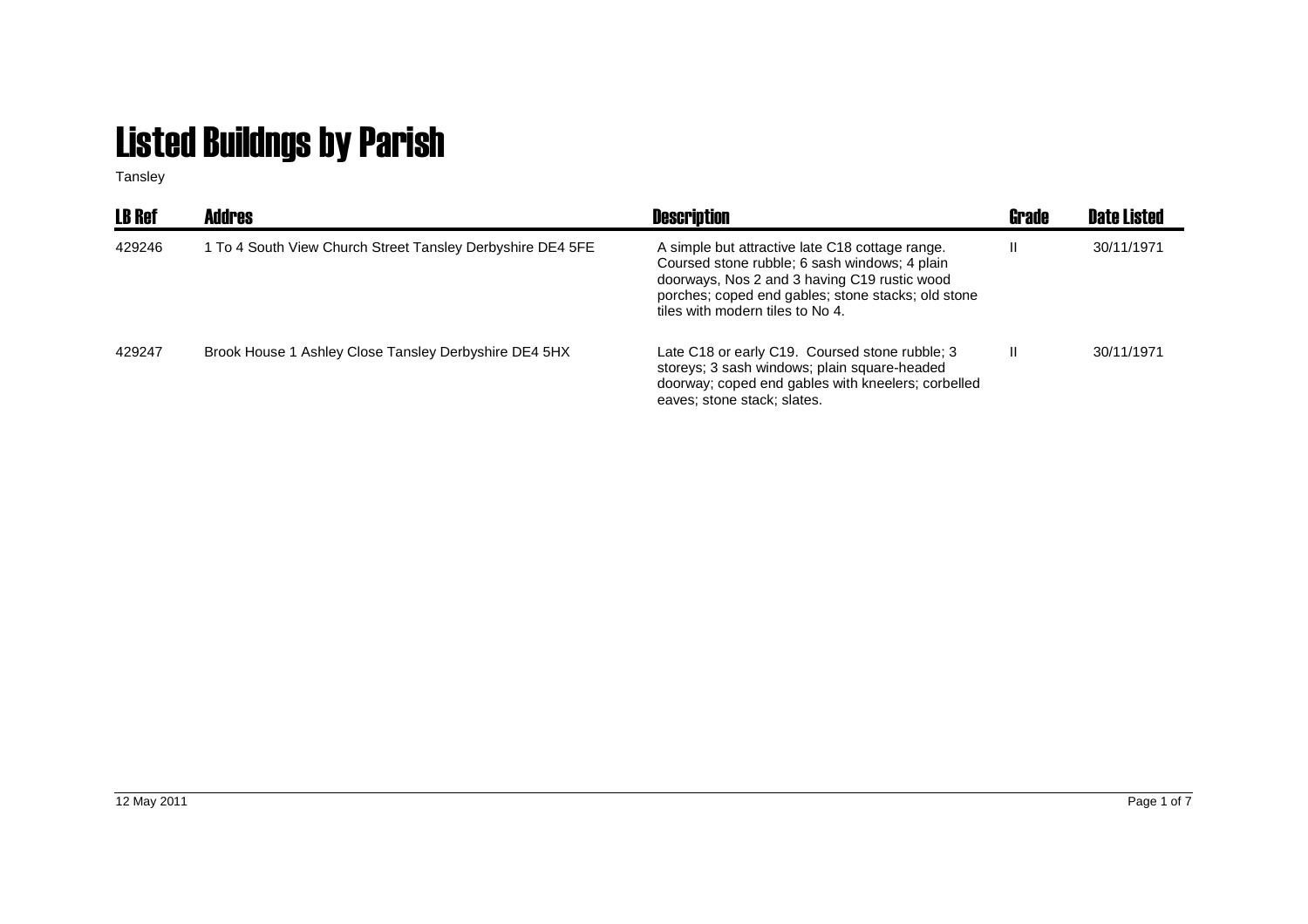| <b>LB Ref</b> | <b>Addres</b>                                                         | <b>Description</b>                                                                                                                                                                                                                                                                                                                                                                                                                                                                                                                                                                                                                                                                                                                                                                                                                                                                                                                                                                                                                                                                                                                                                                                                                                                                                                                                                                                                        | <b>Grade</b> | <b>Date Listed</b> |
|---------------|-----------------------------------------------------------------------|---------------------------------------------------------------------------------------------------------------------------------------------------------------------------------------------------------------------------------------------------------------------------------------------------------------------------------------------------------------------------------------------------------------------------------------------------------------------------------------------------------------------------------------------------------------------------------------------------------------------------------------------------------------------------------------------------------------------------------------------------------------------------------------------------------------------------------------------------------------------------------------------------------------------------------------------------------------------------------------------------------------------------------------------------------------------------------------------------------------------------------------------------------------------------------------------------------------------------------------------------------------------------------------------------------------------------------------------------------------------------------------------------------------------------|--------------|--------------------|
| 429248        | The Grove And The Beeches Church Street Tansley Derbyshire DE4<br>5FE | 2 houses, formerly one dwelling with extensions. Early II<br>C19, with late C19 addition and alterations. Coursed<br>squared grindstone with ashlar dressings rising from a<br>shallow chamfered plinth, coped gables with kneelers<br>and ashlar gable chimneys to earliest phase, plain<br>verges to extension. Welsh slate roof coverings.<br>Irregular L plan complex, aligned north-south, with<br>earliest phase to west, and later phase, now a<br>separate dwelling, to north. West elevation comprised<br>of 3 bay, 3- storeyed range, with 2 storey bay at north<br>end. Further north, set back, and extending behind<br>frontage range, a late Cl9 2-bay range. 3 storeyed<br>range with expressed quoins, and glazing bar sashes<br>set within advanced ashlar surrounds. The window<br>openings diminish in height, with tall 6 over 6 pane<br>sashes to the ground floor, smaller versions to the first<br>floor and shorter 3 over 6 pane windows to the upper<br>floor. Central doorway with moulded architrave and<br>shallow cornice hood. Moulded eaves cornice. Lower<br>section to north with single glazing bar sash and<br>doorway within plain surround. Later set-back range<br>further north with 2 undivided first floor sash windows<br>and a hipped roofed single storey bay window with<br>integral doorway. North gable with canted ground floor<br>bay window. Interiors: Not inspected. |              | 26/10/1972         |
| 429288        | Yew Tree Farm Alfreton Road Tansley Derbyshire DE4 5FY                | THE CLIFF MATLOCK Dated 1623. Coursed stone<br>rubble; 2 storeys and attic, of irregular plan. Gabled<br>front has a later mullioned window in chamfered reveal<br>and inset panel inscribed with above date; small gable<br>on east side with 1 window in moulded reveal with<br>cornice and a 2-light mullioned window on left-hand<br>side and a later single-storeyed addition below with<br>pentice roof. Coped gable with obelisk finials having<br>small ball-heads; tiles. Later single-storeyed addition<br>to west side.                                                                                                                                                                                                                                                                                                                                                                                                                                                                                                                                                                                                                                                                                                                                                                                                                                                                                        | $\mathbf{H}$ | 26/10/1972         |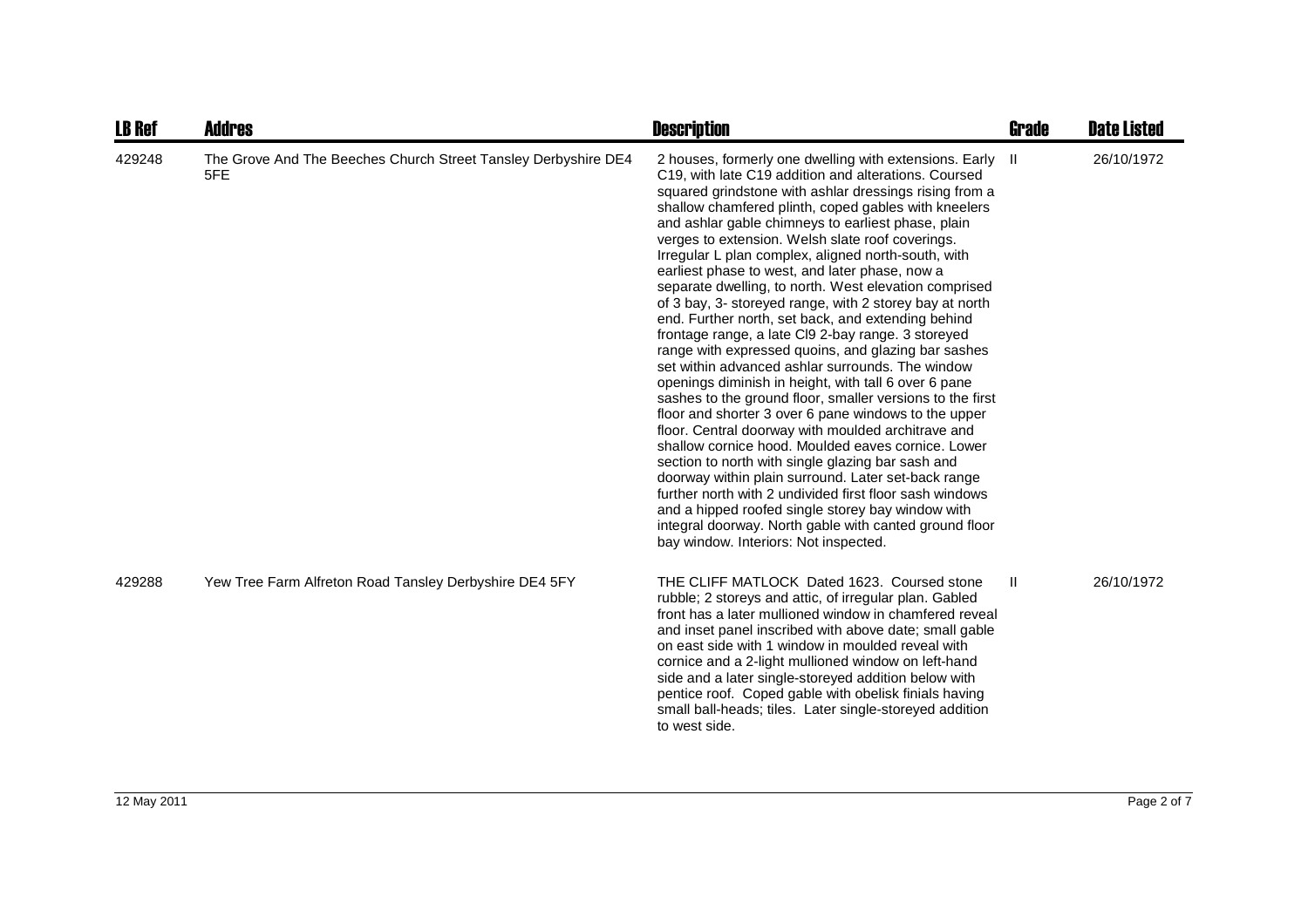| <b>LB Ref</b> | <b>Addres</b>                                                | <b>Description</b>                                                                                                                                                                                                                                                                                                                                                                                                                                                                                                                                                                                                                                                                                                                                          | <b>Grade</b>  | <b>Date Listed</b> |
|---------------|--------------------------------------------------------------|-------------------------------------------------------------------------------------------------------------------------------------------------------------------------------------------------------------------------------------------------------------------------------------------------------------------------------------------------------------------------------------------------------------------------------------------------------------------------------------------------------------------------------------------------------------------------------------------------------------------------------------------------------------------------------------------------------------------------------------------------------------|---------------|--------------------|
| 429289        | Annex Yew Tree Farm Alfreton Road Tansley Derbyshire DE4 5FY | Early C17. Coursed stone rubble with tiled roof; 2<br>plain doorways, that on left-hand side with flight of<br>stone steps. Probably a former tithe barn.                                                                                                                                                                                                                                                                                                                                                                                                                                                                                                                                                                                                   | Ш             | 26/10/1972         |
| 429381        | Knoll House The Knoll Tansley Derbyshire DE4 5FP             | Dated 1788. Ashlar; 3 storeys; 2 3-light mullioned<br>windows and a single-light window, all in plain<br>surrounds with single glazing bars; square-headed<br>central doorway with rusticated quoins, double<br>keyblock and lintel carved with ornaments and initials<br>and surmounted by an enriched carved panel and<br>moulded cornice; modern or restored 4-panel door<br>with half-round glazed top panel. The 3rd storey has a<br>small central arched niche with fluted pilasters at<br>sides, the arch inscribed with above date; quoins at<br>sides; coped gable ends with kneelers and large acorn<br>finials: end stone stacks; plain eaves; slates. Interior<br>has 2 carved stone chimney-pieces both dated 1788.<br>Recently well restored. | <b>IISTAR</b> | 05/09/1969         |
| 429647        | Tavern At Tansley Nottingham Road Tansley Derbyshire DE4 5FR | Probably late C18. Coursed stone rubble; 3 storeys; 2 II<br>windows in plain surrounds fitted with C19 sashes;<br>square-headed doorway with quoined reveal and small<br>cornice over deep lintel; quoins at sides; coped end<br>gables. Early to mid C19 2-storeyed wing on left-hand<br>side with 2 2-light mullioned windows in plain<br>surrounds; plain eaves; stone stacks; slates.                                                                                                                                                                                                                                                                                                                                                                   |               | 26/10/1972         |
| 429648        | Ivy House Nottingham Road Tansley Derbyshire DE4 5FR         | C18. L-shaped on plan. Coursed stone rubble; 3<br>storeys; 2 sash windows in plain surrounds with small<br>wheel window between; square-headed doorway with<br>slight cornice hood; plain eaves, coped end gables<br>with kneelers; slates. 2-storeyed wing at rear has roof<br>of old stone tiles.                                                                                                                                                                                                                                                                                                                                                                                                                                                         | Ш             | 26/10/1972         |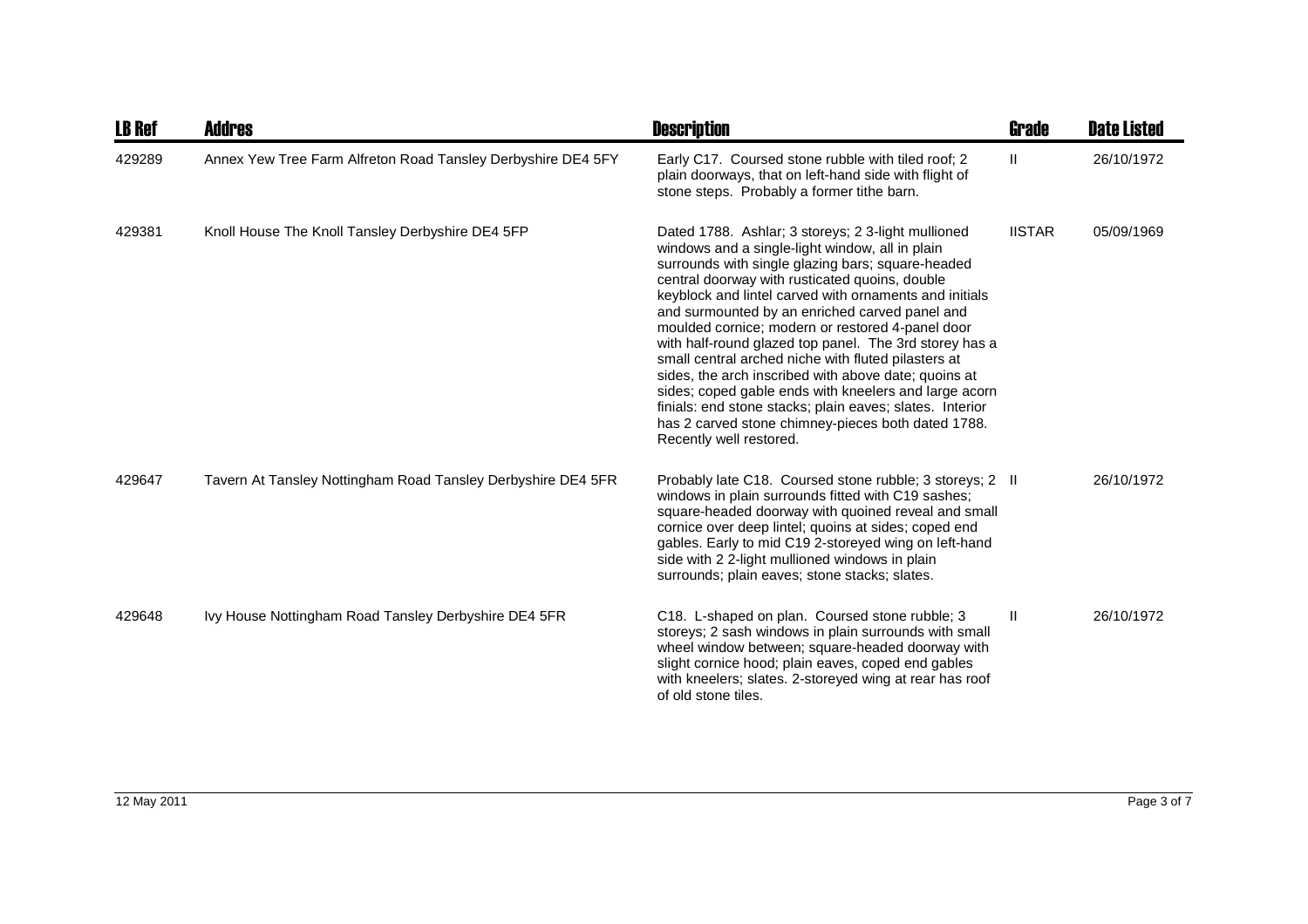| <b>LB Ref</b> | <b>Addres</b>                                               | <b>Description</b>                                                                                                                                                                                                                                                                                                                                                                                                                                                                                                                                                                                                                                                                                                                                                                                                                                                                                                                                                                                                                                                                                                                                                                                                                                                                                                                                                                                                                                                                                                                                                                                    | <b>Grade</b> | <b>Date Listed</b> |
|---------------|-------------------------------------------------------------|-------------------------------------------------------------------------------------------------------------------------------------------------------------------------------------------------------------------------------------------------------------------------------------------------------------------------------------------------------------------------------------------------------------------------------------------------------------------------------------------------------------------------------------------------------------------------------------------------------------------------------------------------------------------------------------------------------------------------------------------------------------------------------------------------------------------------------------------------------------------------------------------------------------------------------------------------------------------------------------------------------------------------------------------------------------------------------------------------------------------------------------------------------------------------------------------------------------------------------------------------------------------------------------------------------------------------------------------------------------------------------------------------------------------------------------------------------------------------------------------------------------------------------------------------------------------------------------------------------|--------------|--------------------|
| 429649        | Heathy Lea House Nottingham Road Tansley Derbyshire DE4 5FR | Early C19. L-shaped on plan. Stone; 2 storeys; 3<br>sash windows in plain surrounds; plain pilaster<br>doorcase with cornice hood on consoles; coped end<br>gables with kneelers. Incorporates at rear part of a<br>late C17 or early C18 stone rubble building of one<br>storey with roof of old stone tiles and a blocked<br>doorway.                                                                                                                                                                                                                                                                                                                                                                                                                                                                                                                                                                                                                                                                                                                                                                                                                                                                                                                                                                                                                                                                                                                                                                                                                                                               | Ш.           | 26/10/1972         |
| 430118        | Scholes Mill Old Coach Road Tansley Derbyshire DE4 5FY      | Former cotton spinning mill (later used for the<br>manufacture of red tape, and at time of inspection in<br>April 1990 used for storage), with manager's house<br>attached. Built 1797 for Samuel Unwin. Coursed<br>gritstone rubble; Welsh Slate roof. Some later brick<br>ancillary buildings. Plan: the wheel appears to have<br>been set transversely partly within the mill building<br>and contained within stone cross walls (which are not<br>continued above ground level) with associated gear<br>placed within low outshuts. Mill: 3 storeys, 16 window<br>range almost identical to both sides, all windows under<br>flat lintels with stone sills, and 30- pane cast iron<br>window frames with small central opening. Left-hand<br>stone end stack (for heating) with a tall brick end stack<br>to right abutting the end wall (for engine house,<br>dismantled, which replaced the water-powered system<br>in later C19). Later skylight. Manager's house<br>attached to left: 2+ storeys, 4 window range. Ground-<br>floor with 2 tripartite sash windows and doorway (with<br>rectangular overlight) in stone surrounds, the latter<br>with panelled door. Larger entrance to right (opposed<br>to rear) under elliptical arch. 1st floor with 4 widows, 2<br>tripartite, all with sashes. Upper half-storey with flat<br>headed sash windows. Rear similar, but more of the<br>sashes replaced. Interior: of mill, intact (except for<br>machinery); power rise to all floors except attic. King<br>post roof with angle struts. House, modest, with some<br>contemporary features. | $\mathbf{H}$ | 14/05/1990         |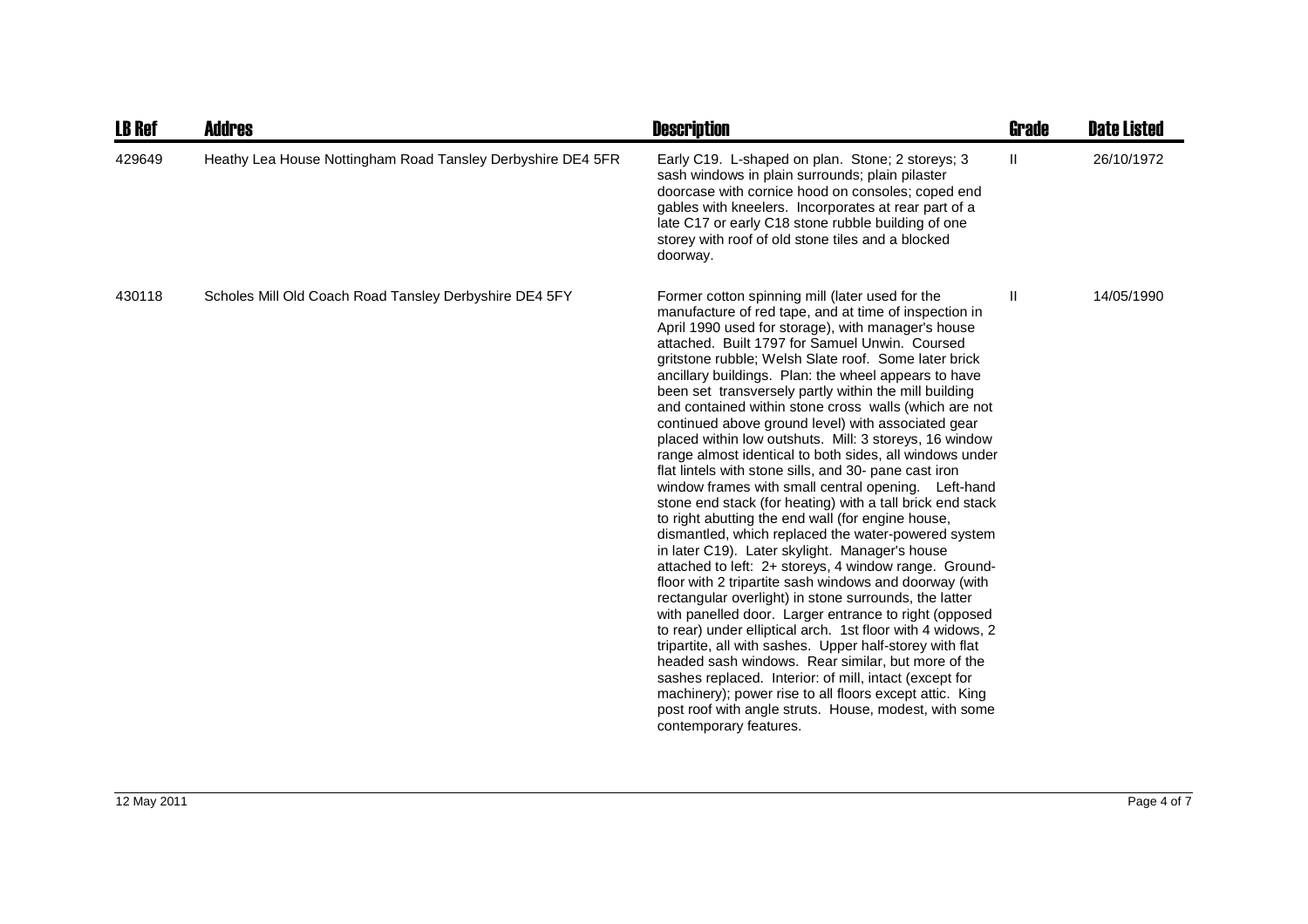| <b>LB Ref</b> | <b>Addres</b>                                               | <b>Description</b>                                                                                                                                                                                                                                                                                                                                                                                                                                                                                                                                                                                                                                                                                                                                                                                                                                                                                                                                                                                                                                                                                                                                                                                                                                                                                                                                                                                                                                                                                                                                                                                                                                                                                                                                                                                                                                                                                                                                                                                                                                                                                                                                                                          | Grade | <b>Date Listed</b> |
|---------------|-------------------------------------------------------------|---------------------------------------------------------------------------------------------------------------------------------------------------------------------------------------------------------------------------------------------------------------------------------------------------------------------------------------------------------------------------------------------------------------------------------------------------------------------------------------------------------------------------------------------------------------------------------------------------------------------------------------------------------------------------------------------------------------------------------------------------------------------------------------------------------------------------------------------------------------------------------------------------------------------------------------------------------------------------------------------------------------------------------------------------------------------------------------------------------------------------------------------------------------------------------------------------------------------------------------------------------------------------------------------------------------------------------------------------------------------------------------------------------------------------------------------------------------------------------------------------------------------------------------------------------------------------------------------------------------------------------------------------------------------------------------------------------------------------------------------------------------------------------------------------------------------------------------------------------------------------------------------------------------------------------------------------------------------------------------------------------------------------------------------------------------------------------------------------------------------------------------------------------------------------------------------|-------|--------------------|
| 487919        | Tansley Wood Mills Lumsdale Road Matlock Derbyshire DE4 5EX | Textile Factory, empty at time of inspection (6/2000.)<br>1783, with additions of c.1794 and early C19.<br>Coursed squared rubble gritstone, with ashlar<br>dressings, coped gables and slate roof coverings.<br>PLAN: Early L-plan, formed by 2 near-contemporary<br>C18 ranges aligned east- west, and north-south with<br>additions now giving an asymmetrical U-shaped<br>complex. EXTERIOR. WEST RANGE, WEST<br>ELEVATION: This faces onto Lumsdale Road, and<br>comprises 2, 6 bay, 3- storeyed sections and a lower<br>storeyed range which terminates at the site entrance.<br>The central quoining defines the 2 phases of the 3<br>storey sections, the northern part with first and second<br>floor windows to each bay, and loading door to north<br>bay. Ground floor with 5 windows, 2 now blocked, the<br>latter with lintols with integral false keyblocks.<br>Window openings mainly with wedge lintels and<br>projecting cills, and a mixture of casements, some with<br>glazing bars, and glazing bar sashes. Southern range<br>with quoined end, and mainly with flush heads and<br>cills to window openings, 6 to the ground floor, one<br>blocked, 5 to the first floor and 6 to the upper floor. 2<br>first floor openings with integral key block lintels. 2<br>storey addition at south end built of more precisely-<br>cut gritstone blocks with 3, two- light glazing bar<br>casements. EAST ELEVATION: Lower range to left<br>formerly open-fronted, now with multi-pane window<br>frames flanking central doorway. 3-storey range to<br>right with blind coped gable. Southern section with<br>mainly casement windows beneath integral key block<br>lintels. Inserted doorway to second bay, and clock face<br>between first floor openings to bays 4 and 5. Blocked<br>doorway to bay 6. Northern section with wide basket<br>arched doorway to first bay, and blocked openings<br>further right with wedge lintels. Remaining bays<br>obscured by lean-to addition against south wall of<br>1783 range. NORTH RANGE, SOUTH ELEVATION: 7<br>bays, 3 storeys, with the original wheelpit within east<br>end bay. West end with 2-storeyed lean- to extension, | Ш     | 05/09/2000         |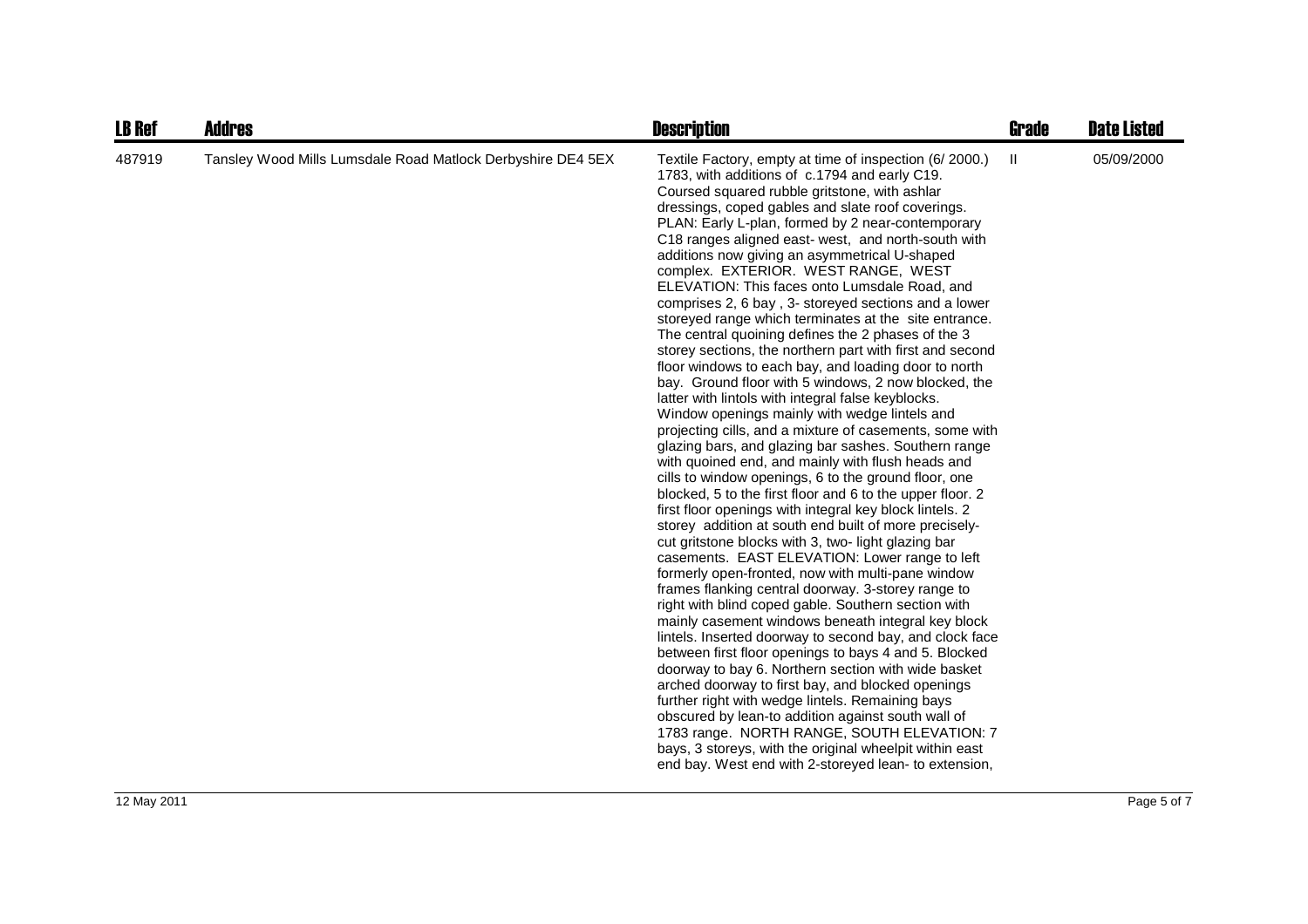| <b>LB Ref</b> | <b>Addres</b> | <b>Description</b>                                                                                                                                                                                                                                                                                                                                                                                                                                                                                                                                                                                                                                                                                                                                                                                                                                                                                                                                                                                                                                                                                                                                                                                                                                                                                                                                                                                                                                                                                                                                                                                                                                                                                                                                                                                                                                                                                                                                                                                                                                                                                                                                                                                           | <b>Grade</b> | <b>Date Listed</b> |
|---------------|---------------|--------------------------------------------------------------------------------------------------------------------------------------------------------------------------------------------------------------------------------------------------------------------------------------------------------------------------------------------------------------------------------------------------------------------------------------------------------------------------------------------------------------------------------------------------------------------------------------------------------------------------------------------------------------------------------------------------------------------------------------------------------------------------------------------------------------------------------------------------------------------------------------------------------------------------------------------------------------------------------------------------------------------------------------------------------------------------------------------------------------------------------------------------------------------------------------------------------------------------------------------------------------------------------------------------------------------------------------------------------------------------------------------------------------------------------------------------------------------------------------------------------------------------------------------------------------------------------------------------------------------------------------------------------------------------------------------------------------------------------------------------------------------------------------------------------------------------------------------------------------------------------------------------------------------------------------------------------------------------------------------------------------------------------------------------------------------------------------------------------------------------------------------------------------------------------------------------------------|--------------|--------------------|
|               |               | and late C19 flat-roofed addition to next 2 bays. Flight<br>of steps gives access to first floor entrance at bay 6.<br>Window openings to 3-storeyed range have integral<br>key block lintels. Wheelpit bay with hoist canopy and<br>upper floor double doorway. Extending southwards<br>from this end is a later C19 6 bay, 2 storey range of<br>coursed gritstone blocks, with a doorway with a<br>massive ashlar surround, 2 inserted doors and 6<br>upper floor windows, one blocked. INTERIOR: The<br>mill complex has plain timber cross beams and joisted<br>floors. Supplementary mid-span supports, mainly cast<br>iron columns are found in some areas, mainly at<br>ground floor level, but in general, the floor areas are<br>uninterrupted. Roof trusses to both ranges have<br>strutted king and queen posts, and carry double side<br>purlins and a ridge board. Widened and curved<br>window reveals to one bay in the western range<br>suggest the location of a vertical drive shaft to provide<br>power to the upper floors. The north range, the earliest<br>component of the complex is 65 feet long and 23 feet<br>wide. There are hearths in the south wall at first and<br>second floor levels, but the external chimneys have<br>been removed. The wheelpit at the east end is 34 feet<br>long and 9 feet wide, with a masonry breast at the<br>north end. The pit, surveyed in 1990-91 retains<br>evidence of 2 different phases of water power, and of<br>its enlargement to accommodate a wheel of 33 foot<br>diameter. The east gable houses 2 bearing boxes for<br>drives at ground and first floor levels. HISTORY: The<br>earliest mill dating to 1783 was developed by<br>Osgathorpe and Prestwidge for the spinning of<br>candlewick yarn from flax waste. This failed financially,<br>and was bought by Miss Willoughby, who, in<br>partnership with John Radford, further developed the<br>site, constructing the dam, improving watercourses,<br>and enlarging the mill complex. The present<br>configuration of buildings is shown on a map of the<br>Cromford canal of 1802. Candlewick was produced on<br>site until 1871, and the mill continued in use for textile |              |                    |